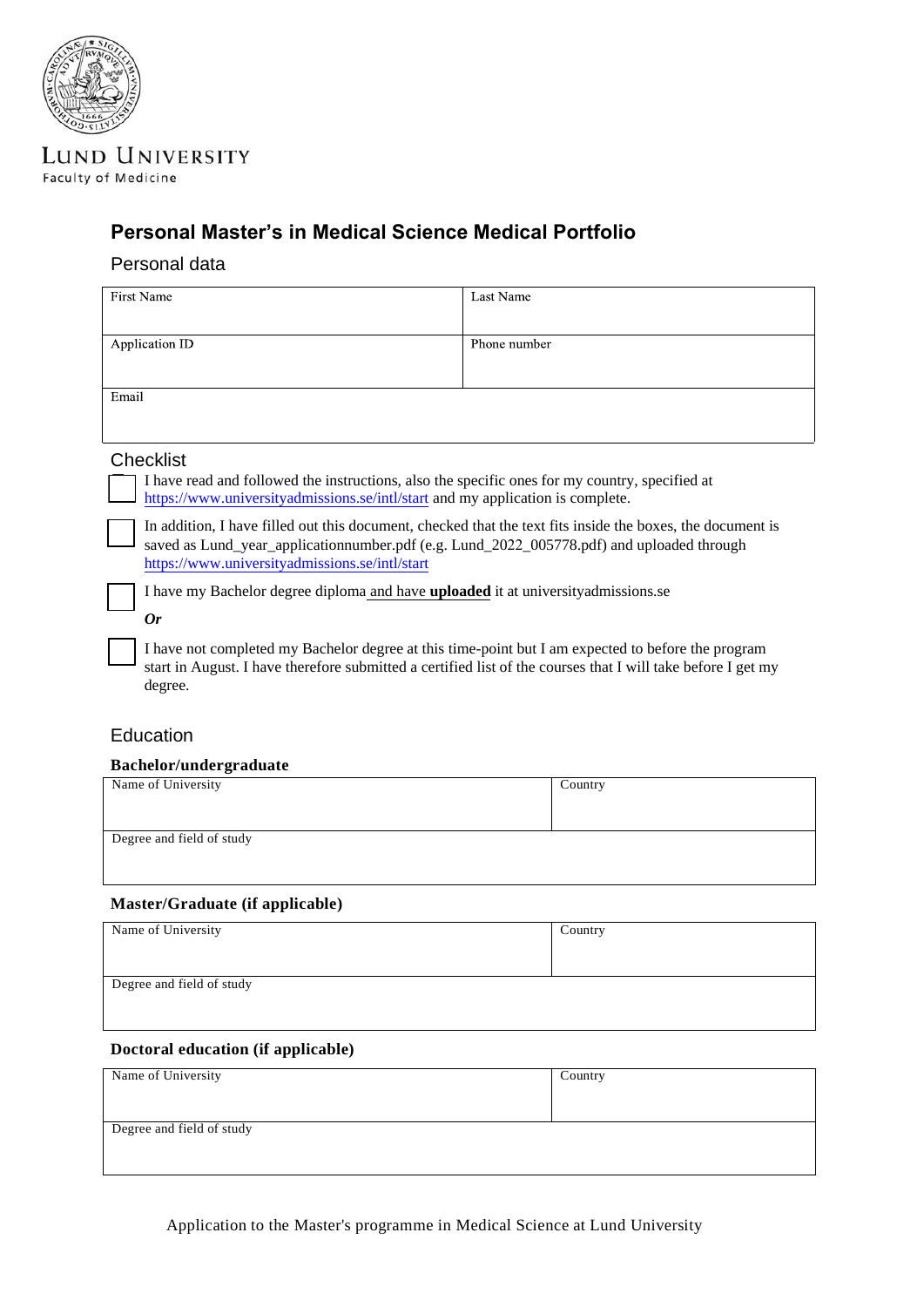#### Independent project / Degree thesis

Previous experience in research and academic writing is nor a prerequisite but is a strong merit.

 I have performed an **independent project**; a degree thesis or other research projects that includes a written report. Please fill out the title, abstract and length of the project below (weeks in full time equivalents).

 It is part of my Bachelor's degree but I have not performed it yet. Please describe your project (if it is ongoing or planned) or the project course as careful as possible.

I have not and will not perform any independent project that includes a written report.

Title of the report/thesis

Abstract, or a short description of the project (max 3500 characters)

Length of the project (weeks in full time equivalents)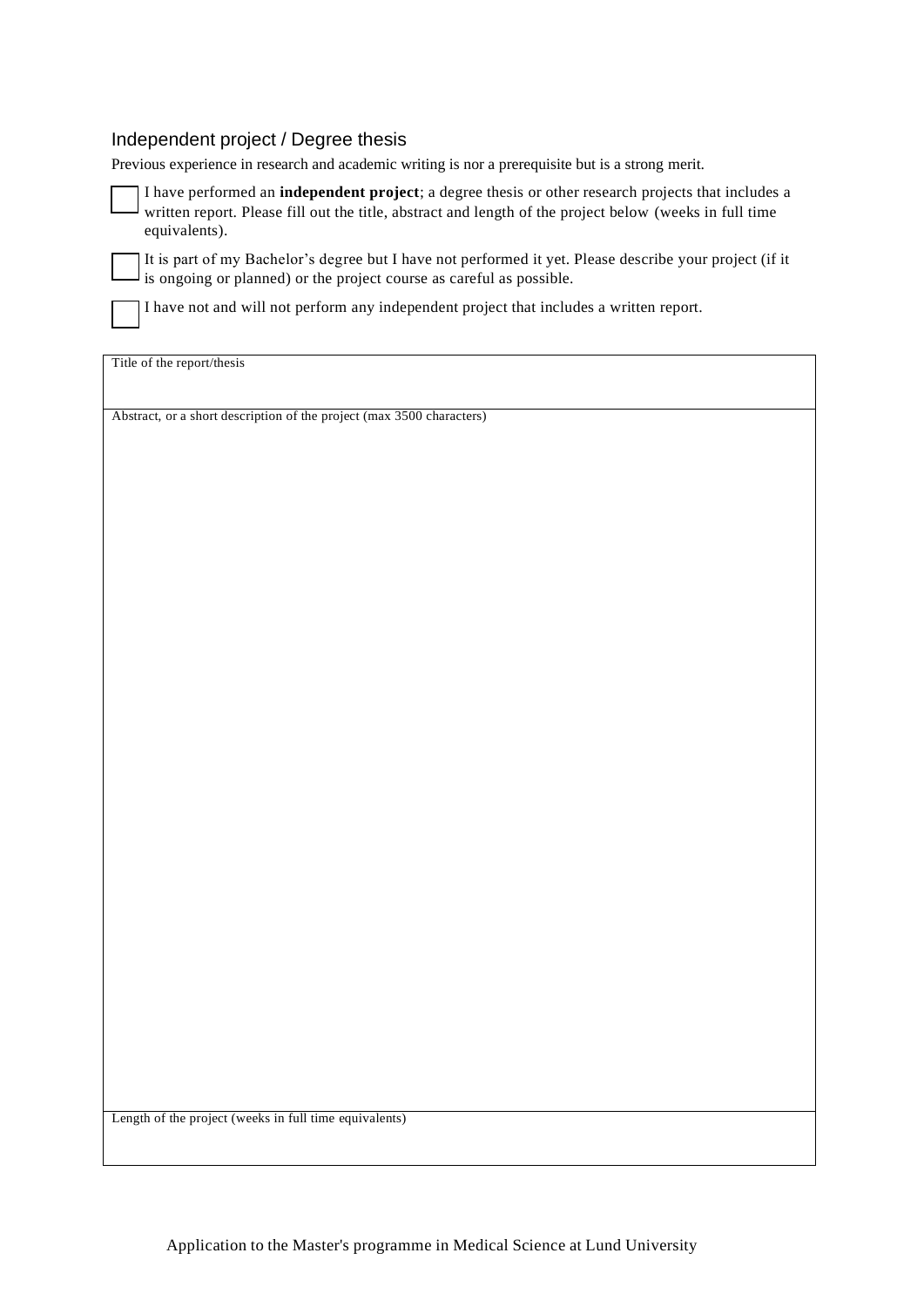#### Motivation letter

Please describe briefly your main research interest and motivate why you want to study the Master programme in Medical Science at Lund University. The text must fit into the box below (3200 characters).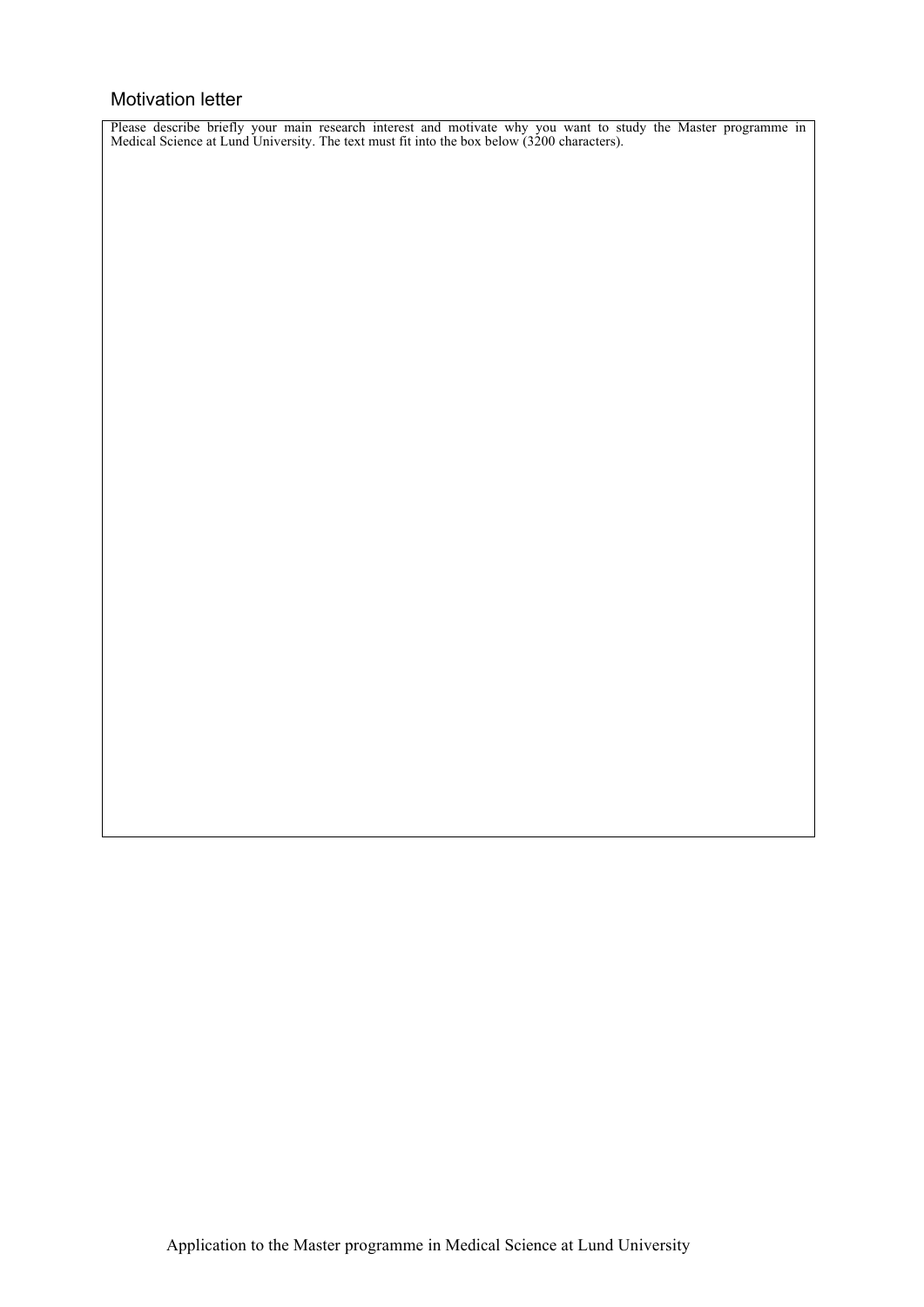# Statement of purpose

We would like you to elaborate on the following question:

Which *two health issues in your own main field* challenge you, and how would you like to approach them?

Use the space below to develop your text. Max 6000 characters.